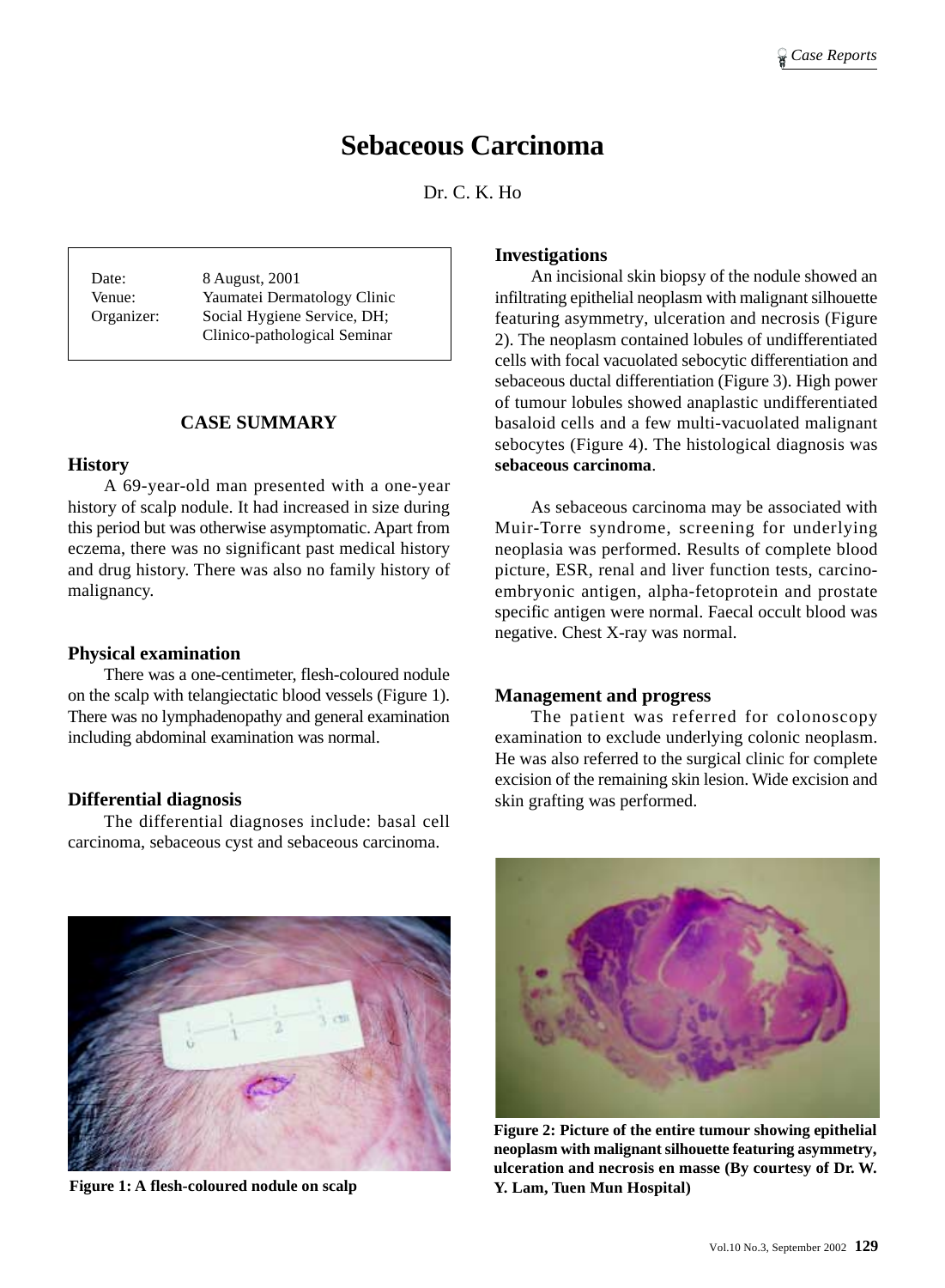

**Figure 3: Tumour lobule showing basaloid undifferentiated cells with focal vacuolated sebocytic differentiation and sebaceous ductal differentiation (By courtesy of Dr. W. Y. Lam, Tuen Mun Hospital)**

#### **REVIEW ON SEBACEOUS CARCINOMA**

#### **Definition**

Sebaceous carcinoma is a malignancy of the sebaceous glands.

## **Clinical features**

Sebaceous carcinoma consists of a single yellow or orange nodule. The lesion grows slowly and often appears after 40 years of age. The face (particularly the eyelids) and scalp are the most commonly affected sites. It has also been reported to arise from actinic keratoses<sup>1</sup> and Bowen's disease of the vulva.<sup>2</sup> The upper eyelid is affected two to three times more often than the lower eyelid due to the greater number of Meibomian glands. Metastases are common in sebaceous carcinomas affecting the upper eyelid, often spreading to the regional lymph nodes and viscera. Metastases are uncommon in extra-ocular lesions. Sebaceous carcinoma may be a marker for the Muir-Torre syndrome.

#### **Histopathology**

Sebaceous differentiation is the main histological feature. The cells are arranged in lobules and are of variable size and differentiation. The cells are atypical and may show evidence of local invasion. The differentiated cells tend to be located in the center of



**Figure 4: High power of tumour lobules showing anaplastic undifferentiated basaloid cells and a few multi-vacuolated malignant sebocytes. A mitosis is seen in this picture (By courtesy of Dr. W. Y. Lam, Tuen Mun Hospital)**

the lobule while the less well-differentiated cells are found near the periphery and may contain fat globules. The lesion is usually located in the deep dermis. Sebaceous carcinoma has to be distinguished from basal cell carcinoma with foci of sebaceous differentiation, sebaceous adenoma, and squamous cell carcinoma with sebaceous differentiation. This may be difficult if the cells are poorly differentiated. It has been reported that extra-ocular and ocular sebaceous carcinoma are positive for human milk fat globules subclass 1 (HMFG 1), human milk fat globule subclass 2 (HMFG 2), breast carcinoma antigen 255 (BCA 225), and epithelial membrane antigen  $(EMA)^{3.5}$  and negative for carcinoembryonic antigen (CEA), PAS and Alcian blue staining. This enables sebaceous carcinoma to be distinguished from other tumours.

#### **Muir-Torre syndrome**6,7

The Muir-Torre syndrome is an autosomal dominant genodermatosis consisting of sebaceous neoplasms (sebaceous adenomas, sebaceous carcinomas, and sebaceous epitheliomas) with or without keratoacanthomas and one or more low-grade visceral malignancies. Keratoacanthomas are only considered a marker for this syndrome if they are multiple and associated with two or more low-grade visceral malignancies and a positive family history of the Muir-Torre syndrome or when there is sebaceous differentiation in the keratoacanthoma. The diagnostic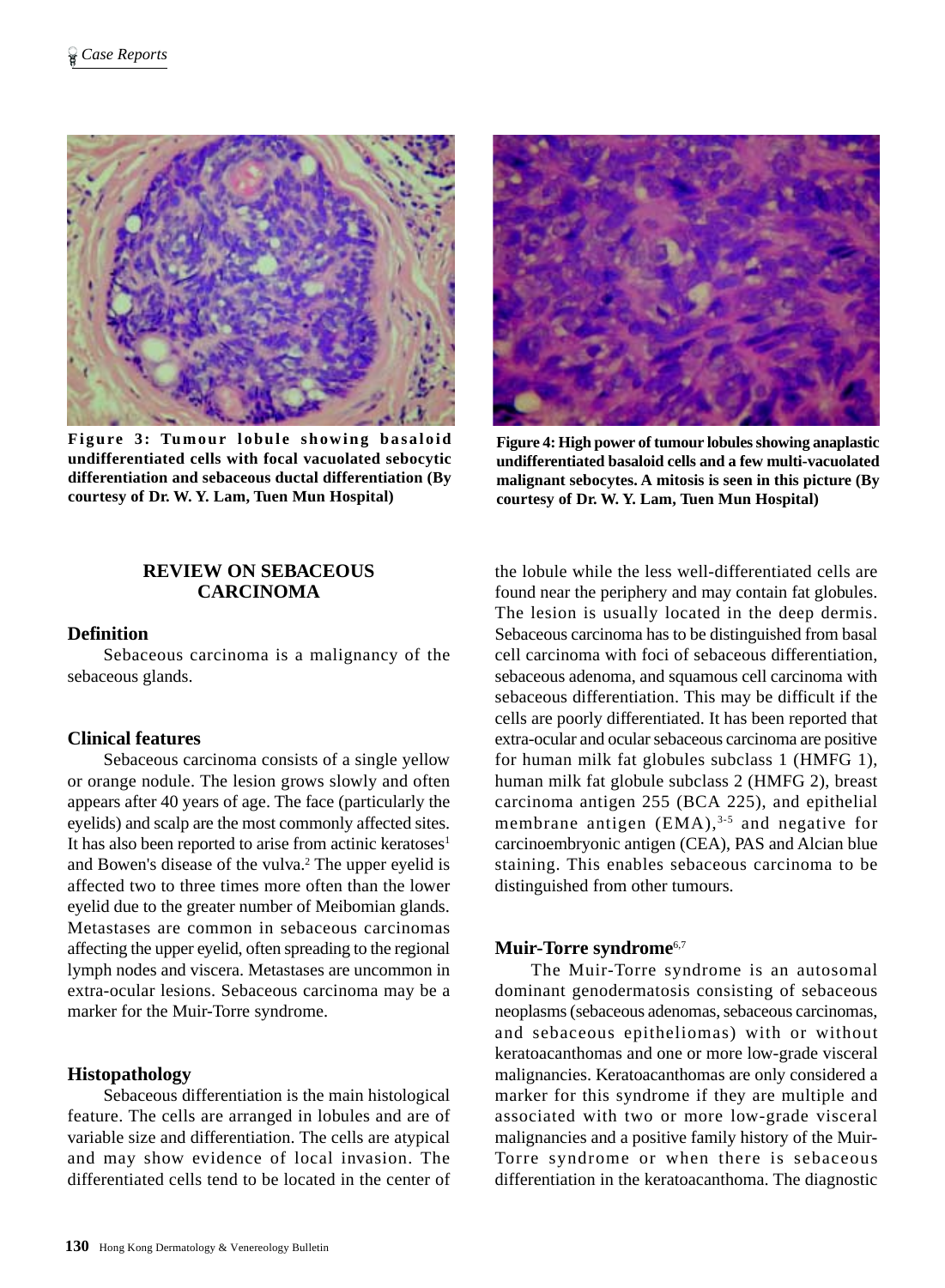criteria are shown in Table 1. In a study of 59 cases of sebaceous gland neoplasms, 42% were found to have associated malignancies.<sup>8</sup> Sebaceous carcinoma may therefore be a marker of this syndrome and may precede the onset of malignancy for more than 20 years. It is more common in males (male:female ratio 3:2) and affects patients between 31 and 89 years of age. There is a family history of malignancy in 87% of cases.

In a study of 147 patients with Muir-Torre syndrome and internal malignancy, colorectal carcinoma was the most common visceral malignancy associated with the Muir-Torre syndrome (53% of cases).<sup>9</sup> Colonic carcinomas occur one decade earlier in this syndrome than in the general population. More than one primary may be present and 58% of colonic carcinomas occur proximal to the splenic flexure, in contrast to the general population where colonic carcinoma occurs distal to the splenic flexure. Thirty-nine patients (27%) were found to have colonic polyps, and 89% of patients with colonic polyps developed colonic carcinoma. Genito-urinary neoplasms were the next most commonly associated malignancy (25%). Other associated visceral malignancies include breast, head and neck, haematological malignancies, lung and gastrointestinal tract malignancies are occasionally reported (Table 2). Visceral malignancies associated with the Muir-Torre

|  | Table 1. Diagnostic criteria for the Muir-Torre syndrome <sup>7</sup> |  |  |  |
|--|-----------------------------------------------------------------------|--|--|--|
|  |                                                                       |  |  |  |

are often low-grade and prolonged survival (over ten years) has been reported even in the presence of metastases.

#### **Evaluation**

Initial evaluation in the history and physical examination should be aimed at searching for a possible affected organ. Examination of the breasts, prostate, pelvis lymph nodes and rectum should be performed. Investigations including Pap smear, mammography, intravenous urogram, prostate specific antigen, chest X-ray and CT abdomen, etc. should be based on the results of the physical examination. As colonic carcinoma is commonly associated with this syndrome, carcino-embryonic antigen and stool for occult blood are often performed. Colonoscopy or barium enema is recommended at the initial evaluation and at three to five-yearly intervals.9 Life-long surveillance for malignancy is required in patients with sebaceous gland tumours. Family members are also screened for sebaceous tumours and for visceral malignancies. Once detected, sebaceous lesions (sebaceous adenoma or epithelioma) should be excised. Sebaceous carcinoma should be excised with wide margins. Isotretinoin at a dose of up to 0.8 mg/kg/day has been used to prevent the cutaneous lesions of this syndrome.10 As the

| <b>Group A</b>            | <b>Group B</b>      | Group C                               |
|---------------------------|---------------------|---------------------------------------|
| Sebaceous adenoma         | Visceral malignancy | Multiple keratoacanthomas             |
| Sebaceous carcinoma       |                     | Multiple visceral malignancies        |
| Sebaceous epithelioma     |                     | Family history of Muir-Torre syndrome |
| Keratoacanthoma with      |                     |                                       |
| sebaceous differentiation |                     |                                       |

Diagnosis of the Muir-Torre syndrome requires one criterion from group A and group B or all three criteria from group C without any predisposing factors for malignancy.

|  |  |  |  | Table 2. Survey of 147 patients with the Muir-Torre syndrome and internal malignancy <sup>9</sup> |
|--|--|--|--|---------------------------------------------------------------------------------------------------|
|--|--|--|--|---------------------------------------------------------------------------------------------------|

| <b>Maliganacy</b>                      | <b>Percentage of patients</b> |  |
|----------------------------------------|-------------------------------|--|
| Colorectal                             | 52.9                          |  |
| Genito-urinary                         | 24.8                          |  |
| <b>Breast</b>                          | 4.9                           |  |
| Haematological                         | 4.9                           |  |
| Head and neck                          | 3.9                           |  |
| Others (lung, gastro-intestinal, etc.) | 8.6                           |  |